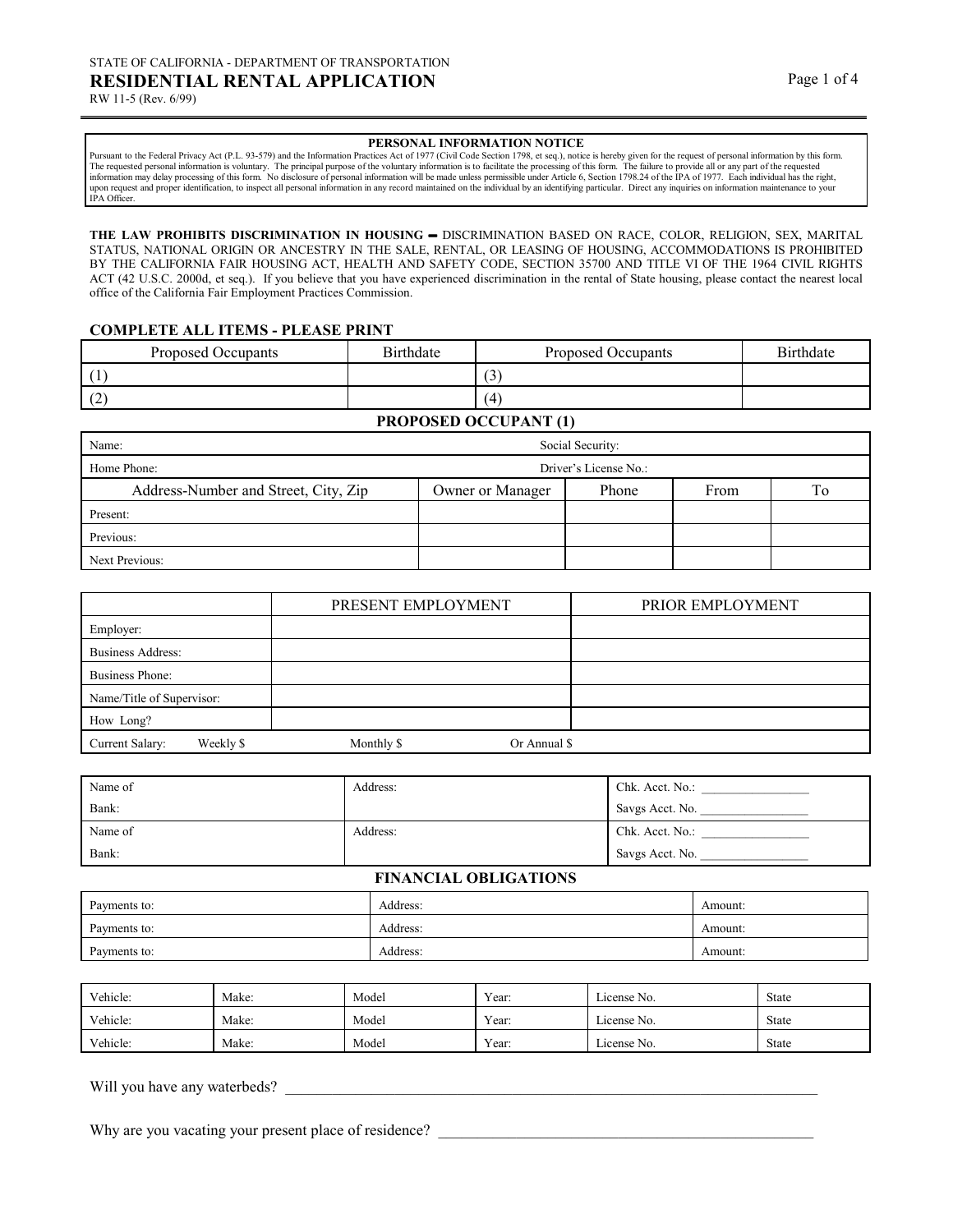## **RESIDENTIAL RENTAL APPLICATION (Cont'd)** Page 2 of 4

RW 11-5 (Rev. 6/99)

| <b>PROPOSED OCCUPANT (1) - Continued</b> |          |  |
|------------------------------------------|----------|--|
| Father's                                 | Mother's |  |
| Name:                                    | Name:    |  |
|                                          |          |  |

| In Case of Emergency, | <b>Address:</b>                                |       |              |
|-----------------------|------------------------------------------------|-------|--------------|
| Notify:               | / Street / City /, State /, ZIP Code<br>Number | Phone | Relationship |
|                       |                                                |       |              |

| Personal<br>Reference: | <b>Address:</b><br>Number / Street / City /, State /, ZIP Code | Phone | Occupation | Length of<br>Acquaintance |
|------------------------|----------------------------------------------------------------|-------|------------|---------------------------|
|                        |                                                                |       |            |                           |
| $\curvearrowright$     |                                                                |       |            |                           |

### **PROPOSED OCCUPANT (2)**

| Name:                                |                       | Social Security: |      |                |
|--------------------------------------|-----------------------|------------------|------|----------------|
| Home Phone:                          | Driver's License No.: |                  |      |                |
| Address-Number and Street, City, Zip | Owner or Manager      | Phone            | From | T <sub>0</sub> |
| Present:                             |                       |                  |      |                |
| Previous:                            |                       |                  |      |                |
| Next Previous:                       |                       |                  |      |                |

|                              | PRESENT EMPLOYMENT         | PRIOR EMPLOYMENT |
|------------------------------|----------------------------|------------------|
| Employer:                    |                            |                  |
| <b>Business Address:</b>     |                            |                  |
| <b>Business Phone:</b>       |                            |                  |
| Name/Title of Supervisor:    |                            |                  |
| How Long?                    |                            |                  |
| Current Salary:<br>Weekly \$ | Monthly \$<br>Or Annual \$ |                  |

| Name of | Address: | Chk. Acct. No.: |
|---------|----------|-----------------|
| Bank:   |          | Savgs Acct. No. |
| Name of | Address: | Chk. Acct. No.: |
| Bank:   |          | Savgs Acct. No. |

#### **FINANCIAL OBLIGATIONS**

| Payments to: | Address: | Amount: |
|--------------|----------|---------|
| Payments to: | Address: | Amount: |
| Payments to: | Address: | Amount: |

| Vehicle: | Make: | Model | Year: | License No.                  | State |
|----------|-------|-------|-------|------------------------------|-------|
| Vehicle: | Make: | Model | Year: | $\sim$ $\sim$<br>License No. | State |
| Vehicle: | Make: | Model | Year: | License No.                  | State |

Will you have any waterbeds? \_\_\_\_\_\_\_\_\_\_\_\_\_\_\_\_\_\_\_\_\_\_\_\_\_\_\_\_\_\_\_\_\_\_\_\_\_\_\_\_\_\_\_\_\_\_\_\_\_\_\_\_\_\_\_\_\_\_\_\_\_\_\_\_\_\_\_\_

Why are you vacating your present place of residence? \_\_\_\_\_\_\_\_\_\_\_\_\_\_\_\_\_\_\_\_\_\_\_\_\_\_\_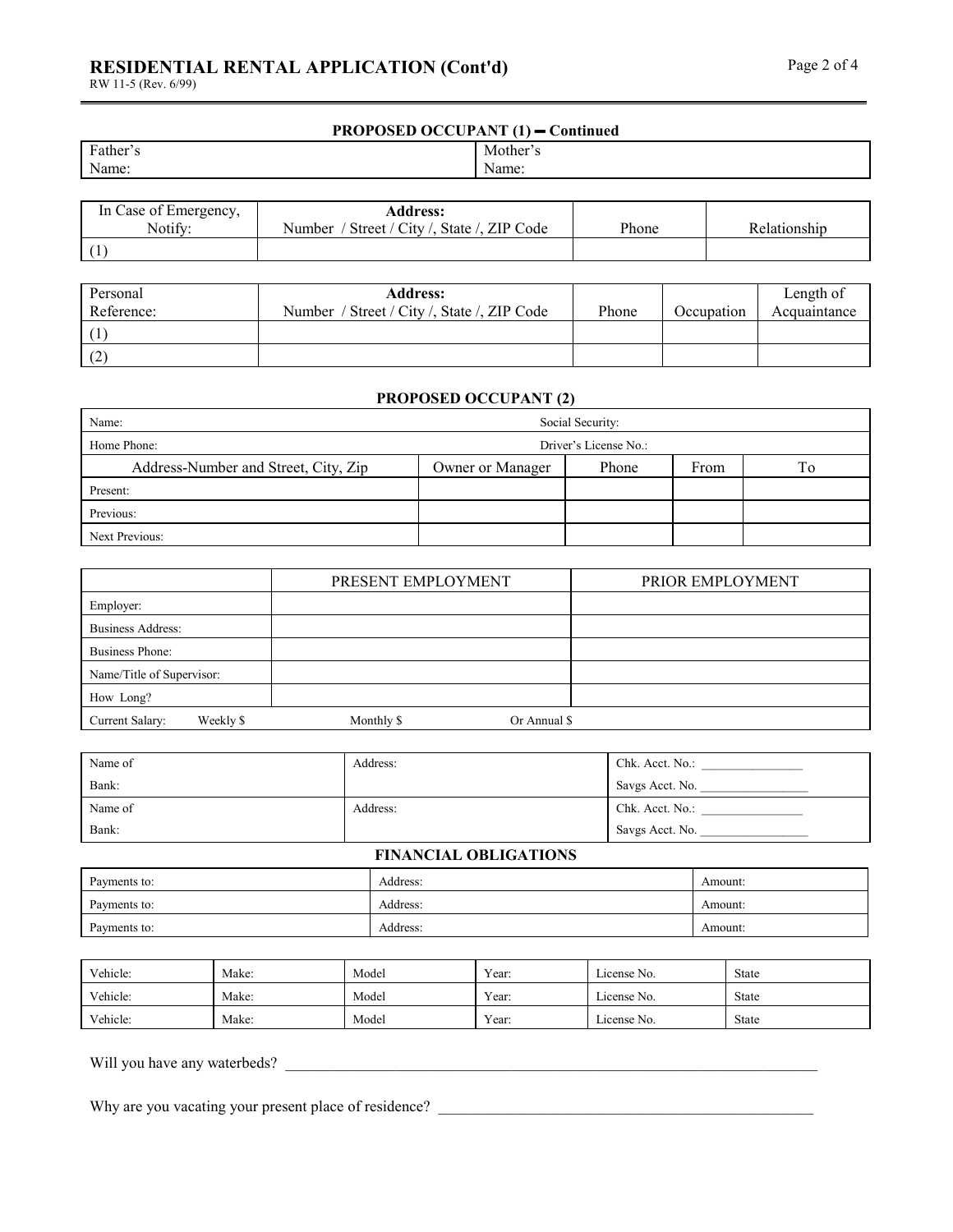# **RESIDENTIAL RENTAL APPLICATION (Cont'd)** Page 3 of 4

RW 11-5 (Rev. 6/99)

| ι u) | $\mathbf{u}$ |
|------|--------------|
|      |              |
|      |              |
|      |              |

| <b>PROPOSED OCCUPANT (2) – Continued</b> |          |  |  |
|------------------------------------------|----------|--|--|
| Father's                                 | Mother's |  |  |
| Name:                                    | Name:    |  |  |
|                                          |          |  |  |

| In Case of Emergency,<br>Notify: | <b>Address:</b><br>Number / Street / City /, State /, ZIP Code | Phone | Relationship |
|----------------------------------|----------------------------------------------------------------|-------|--------------|
|                                  |                                                                |       |              |

| Personal<br>Reference: | <b>Address:</b><br>Number / Street / City /, State /, ZIP Code | Phone | Occupation | Length of<br>Acquaintance |
|------------------------|----------------------------------------------------------------|-------|------------|---------------------------|
|                        |                                                                |       |            |                           |
| (2)                    |                                                                |       |            |                           |

Applicant represents that statements above are true and correct and hereby authorizes verification of references including, but not limited to, the obtaining of a credit report and agrees to furnish additional credit references upon request. Applicant acknowledges receipt of notification of the relevant provisions of the Federal Privacy Act of 1974.

The undersigned makes application to rent State of California, Department of Transportation property and, upon approval of this application, agrees to sign a rental or lease agreement and to pay all sums due before occupancy.

 $\_$  , and the state of the state of the state of the state of the state of the state of the state of the state of the state of the state of the state of the state of the state of the state of the state of the state of the

RENTAL RATES YOU ARE INTERESTED IN \$\_\_\_\_\_\_\_\_\_\_\_\_\_\_\_\_\_\_\_\_\_\_ to \$ \_\_\_\_\_\_\_\_\_\_\_\_\_\_\_\_\_\_\_\_\_\_\_\_\_

NUMBER OF BEDROOMS REQUIRED:

AREA IN WHICH YOU WISH TO BE LOCATED: COUNTY \_\_\_\_\_\_\_\_\_\_\_\_\_\_\_\_\_\_ CITY \_\_\_\_\_\_\_\_\_\_\_\_\_\_\_\_\_\_\_

ADDRESS(ES) OF STATE-OWNED PROPERTY(IES) YOU ARE INTERESTED IN:

| <b>TYPE OF PROPERTY:</b>                                                                                                   |              |                                          |                 |
|----------------------------------------------------------------------------------------------------------------------------|--------------|------------------------------------------|-----------------|
| <b>Single Family Residence</b>                                                                                             | Industrial   | [ ] Commercial                           |                 |
| Apartment                                                                                                                  | Agricultural | $\lceil$ $\rceil$ Other:                 |                 |
|                                                                                                                            |              |                                          |                 |
|                                                                                                                            |              |                                          |                 |
| Signature                                                                                                                  | Date         | Signature                                | Date            |
|                                                                                                                            |              | <b>INFORMATION COLLECTION AND ACCESS</b> |                 |
| The Information Practices Act of 1977 (Civil Code Section 1798 et seq.) requires the following information to be provided  |              |                                          |                 |
| when collecting information from individuals.                                                                              |              |                                          |                 |
| <b>AGENCY NAME:</b>                                                                                                        |              |                                          |                 |
|                                                                                                                            |              |                                          |                 |
|                                                                                                                            |              |                                          |                 |
| Name, Title, Address, and Telephone Number of Official Responsible for Information Maintenance                             |              |                                          |                 |
| Authority for the maintenance of information:                                                                              |              |                                          |                 |
| Streets and Highways Code Section 104.6                                                                                    |              |                                          |                 |
| Caltrans Right of Way Manual, Section                                                                                      |              |                                          |                 |
| State Administrative Manual, Sections 8072.3, 8790.7 and 10510 and Government Code Section 12419.5                         |              |                                          |                 |
| The disclosure of all items of information requested is mandatory in that this Rental Application will not be processed if |              |                                          |                 |
| any portion of the requested information is not provided.                                                                  |              |                                          |                 |
| The information provided in this form will be used by the Department of Transportation to determine the suitability of the |              |                                          |                 |
| applicant to rent.                                                                                                         |              |                                          |                 |
| All applicants have the right of review files containing personal information that are kept on them by the Department of   |              |                                          |                 |
| Transportation. Upon request and proper identification, applicants may inspect all personal information contained in any   |              |                                          |                 |
| record maintained on them during the regular business hours of the Department.                                             |              |                                          |                 |
|                                                                                                                            |              |                                          | Page $4$ of $4$ |